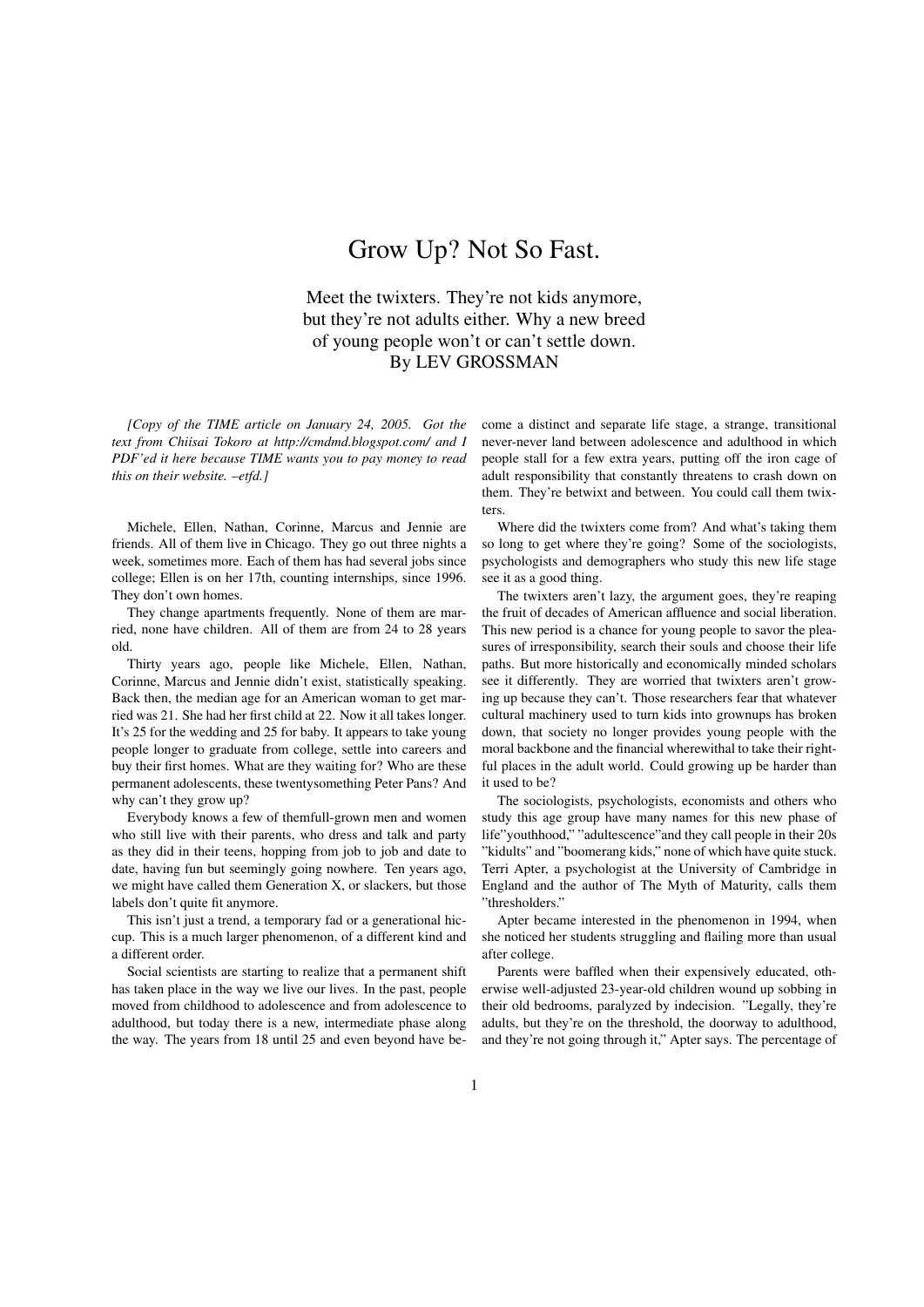26-year-olds living with their parents has nearly doubled since 1970, from 11% to 20%, according to Bob Schoeni, a professor of economics and public policy at the University of Michigan.

Jeffrey Arnett, a developmental psychologist at the University of Maryland, favors "emerging adulthood" to describe this new demographic group, and the term is the title of his new book on the subject. His theme is that the twixters are misunderstood. It's too easy to write them off as overgrown children, he argues. Rather, he suggests, they're doing important work to get themselves ready for adulthood. "This is the one time of their lives when they're not responsible for anyone else or to anyone else,' Arnett says. "So they have this wonderful freedom to really focus on their own lives and work on becoming the kind of person they want to be." In his view, what looks like incessant, hedonistic play is the twixters' way of trying on jobs and partners and personalities and making sure that when they do settle down, they do it the right way, their way. It's not that they don't take adulthood seriously; they take it so seriously, they're spending years carefully choosing the right path into it.

But is that all there is to it? Take a giant step backward, look at the history and the context that led up to the rise of the twixters, and you start to wonder, Is it that they don't want to grow up, or is it that the rest of society won't let them?

# SCHOOL DAZE

Matt Swann is 27. he took 6-1/2 years to graduate from the University of Georgia. When he finally finished, he had a brandspanking-new degree in cognitive science, which he describes as a wide-ranging interdisciplinary field that covers cognition, problem solving, artificial intelligence, linguistics, psychology, philosophy and anthropology. All of which is pretty cool, but its value in today's job market is not clear. "Before the '90s maybe, it seemed like a smart guy could do a lot of things," Swann says. "Kids used to go to college to get educated. That's what I did, which I think now was a bit naive. Being smart after college doesn't really mean anything.

'Oh, good, you're smart. Unfortunately your productivity's s..., so we're going to have to fire you."

College is the institution most of us entrust to watch over the transition to adulthood, but somewhere along the line that transition has slowed to a crawl. In a TIME poll of people ages 18 to 29, only 32% of those who attended college left school by age 21. In fact, the average college student takes five years to finish. The era of the four-year college degree is all but over.

Swann graduated in 2002 as a newly minted cognitive scientist, but the job he finally got a few months later was as a waiter in Atlanta.

He waited tables for the next year and a half. It proved to be a blessing in disguise. Swann says he learned more realworld skills working in restaurants than he ever did in school. "It taught me how to deal with people. What you learn as a waiter is how to treat people fairly, especially when they're in a bad situation." That's especially valuable in his current job as an insurance-claims examiner.

There are several lessons about twixters to be learned from Swann's tale. One is that most colleges are seriously out of step with the real world in getting students ready to become workers in the postcollege world. Vocational schools like De-Vry and Strayer, which focus on teaching practical skills, are seeing a mini-boom. Their enrollment grew 48% from 1996 to 2000. More traditional schools are scrambling to give their courses a practical spin. In the fall, Hendrix College in Conway, Ark., will introduce a program called the Odyssey project, which the school says will encourage students to "think outside the book" in areas like "professional and leadership development" and "service to the world." Dozens of other schools have set up similar initiatives.

As colleges struggle to get their students ready for real-world jobs, they are charging more for what they deliver. The resulting debt is a major factor in keeping twixters from moving on and growing up.

Thirty years ago, most financial aid came in the form of grants, but now the emphasis is on lending, not on giving. Recent college graduates owe 85% more in student loans than their counterparts of a decade ago, according to the Center for Economic and Policy Research.

In TIME's poll, 66% of those surveyed owed more than \$10,000 when they graduated, and 5% owed more than \$100,000. (And this says nothing about the credit-card companies that bombard freshmen with offers for cards that students then cheerfully abuse. Demos, a public-policy group, says credit-card debt for Americans 18 to 24 more than doubled from 1992 to 2001.) The longer it takes to pay off those loans, the longer it takes twixters to achieve the financial independence that's crucial to attaining an adult identity, not to mention the means to get out of their parents' house.

Meanwhile, those expensive, time-sucking college diplomas have become worth less than ever. So many more people go to college nowa 53% increase since 1970that the value of a degree on the job market has been diluted. The advantage in wages for college-degree holders hasn't risen significantly since the late 1990s, according to the Bureau of Labor Statistics. To compensate, a lot of twixters go back to school for graduate and professional degrees. Swann, for example, is planning to head back to business school to better his chances in the insurance game. But piling on extra degrees costs precious time and money and pushes adulthood even further into the future.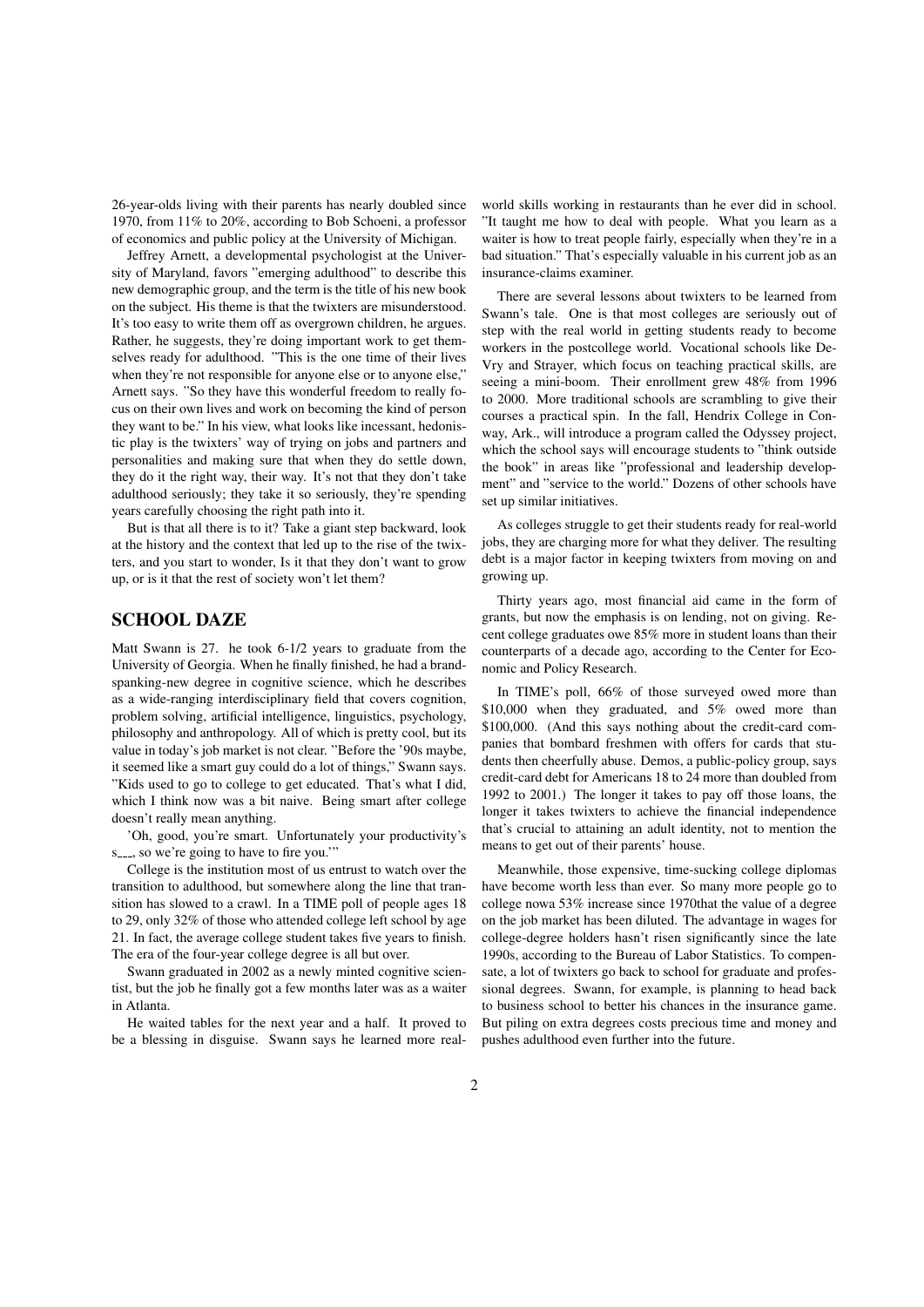#### WORK IN PROGRESS

Kate Galantha, 28, spent seven years working her way through college, transferring three times. After she finally graduated from Columbia College in Chicago (major: undeclared) in 2001, she moved to Portland, Ore., and went to work as a nanny and as an assistant to a wedding photographer. A year later she jumped back to Chicago, where she got a job in a flower shop. It was a full-time position with real benefits, but she soon burned out and headed for the territories, a.k.a. Madison, Wis. "I was really busy but not accomplishing anything," she says. "I didn't want to stay just for a job."

She had no job offers in Madison, and the only person she knew there was her older sister, but she had nothing tying her to Chicago (her boyfriend had moved to Europe) and she needed a change. The risk paid off. She got a position as an assistant at a photo studio, and she loves it. "I decided it was more important to figure out what to do and to be in a new environment," Galantha says. "It's exciting, and I'm in a place where I can accomplish everything. But starting over is the worst."

Galantha's frenetic hopping from school to school, job to job and city to city may look like aimless wandering. (She has moved six times since 1999. Her father calls her and her sister gypsies.) But Emerging Adulthood's Arnettand Galanthasee it differently. To them, the period from 18 to 25 is a kind of sandbox, a chance to build castles and knock them down, experiment with different careers, knowing that none of it really counts. After all, this is a world of overwhelming choice: there are 40 kinds of coffee beans at Whole Foods Market, 205 channels on DirecTV, 15 million personal ads on Match.com and 800,000 jobs on Monster.com. Can you blame Galantha for wanting to try them all? She doesn't want to play just the hand she has been dealt. She wants to look through the whole deck. "My problem is I'm really overstimulated by everything," Galantha says. "I feel there's too much information out there at all times. There are too many doors, too many people, too much competition."

Twixters expect to jump laterally from job to job and place to place until they find what they're looking for. The stable, quasiparental bond between employer and employee is a thing of the past, and neither feels much obligation to make the relationship permanent.

"They're well aware of the fact that they will not work for the same company for the rest of their life," says Bill Frey, a demographer with the Brookings Institution, a think tank based in Washington. "They don't think long-term about health care or Social Security. They're concerned about their careers and immediate gratification."

Twixters expect a lot more from a job than a paycheck. Maybe it's a reaction to the greed-is-good 1980s or to the whatever-is-whatever apathy of the early 1990s. More likely, it's the way they were raised, by parents who came of age in the 1960s as the first generation determined to follow its bliss, who want their children to change the world the way they did. Maybe it has to do with advances in medicine. Twixters can reasonably expect to live into their 80s and beyond, so their working lives will be extended accordingly and when they choose a career, they know they'll be there for a while.

But whatever the cause, twixters are looking for a sense of purpose and importance in their work, something that will add meaning to their lives, and many don't want to rest until they find it. "They're not just looking for a job," Arnett says. "They want something that's more like a calling, that's going to be an expression of their identity." Hedonistic nomads, the twixters may seem, but there's a serious core of idealism in them.

Still, self-actualization is a luxury not everybody can afford, and looking at middle- and upper-class twixters gives only part of the picture. Twixters change jobs often, but they don't all do it for the same reasons, and one twixter's playful experimentation is another's desperate hustling. James Cote is a sociologist at the University of Western Ontario and the author of several books about twixters, including Generation on Hold and Arrested Adulthood. He believes that the economic bedrock that used to support adolescents on their journey into adulthood has shifted alarmingly. "What we're looking at really began with the collapse of the youth labor market, dating back to the late '70s and early '80s, which made it more difficult for people to get a foothold in terms of financial independence," Cote says. "You need a college degree now just to be where blue- collar people the same age were 20 or 30 years ago, and if you don't have it, then you're way behind." In other words, it's not that twixters don't want to become adults. They just can't afford to.

One way society defines an adult is as a person who is financially independent, with a family and a home. But families and homes cost money, and people in their late teens and early 20s don't make as much as they used to. The current crop of twixters grew up in the 1990s, when the dotcom boom made Internet millions seem just a business proposal away, but in reality they're worse off than the generation that preceded them. Annual earnings among men 25 to 34 with full-time jobs dropped 17% from 1971 to 2002, according to the National Center for Education Statistics. Timothy Smeeding, a professor of economics at Syracuse University, found that only half of Americans in their mid-20s earn enough to support a family, and in TIME's poll only half of those ages 18 to 29 consider themselves financially independent. Michigan's Schoeni says Americans ages 25 and 26 get an average of \$2,323 a year in financial support from their parents.

The transition to adulthood gets tougher the lower you go on the economic and educational ladder. Sheldon Danziger, a public-policy professor at the University of Michigan, found that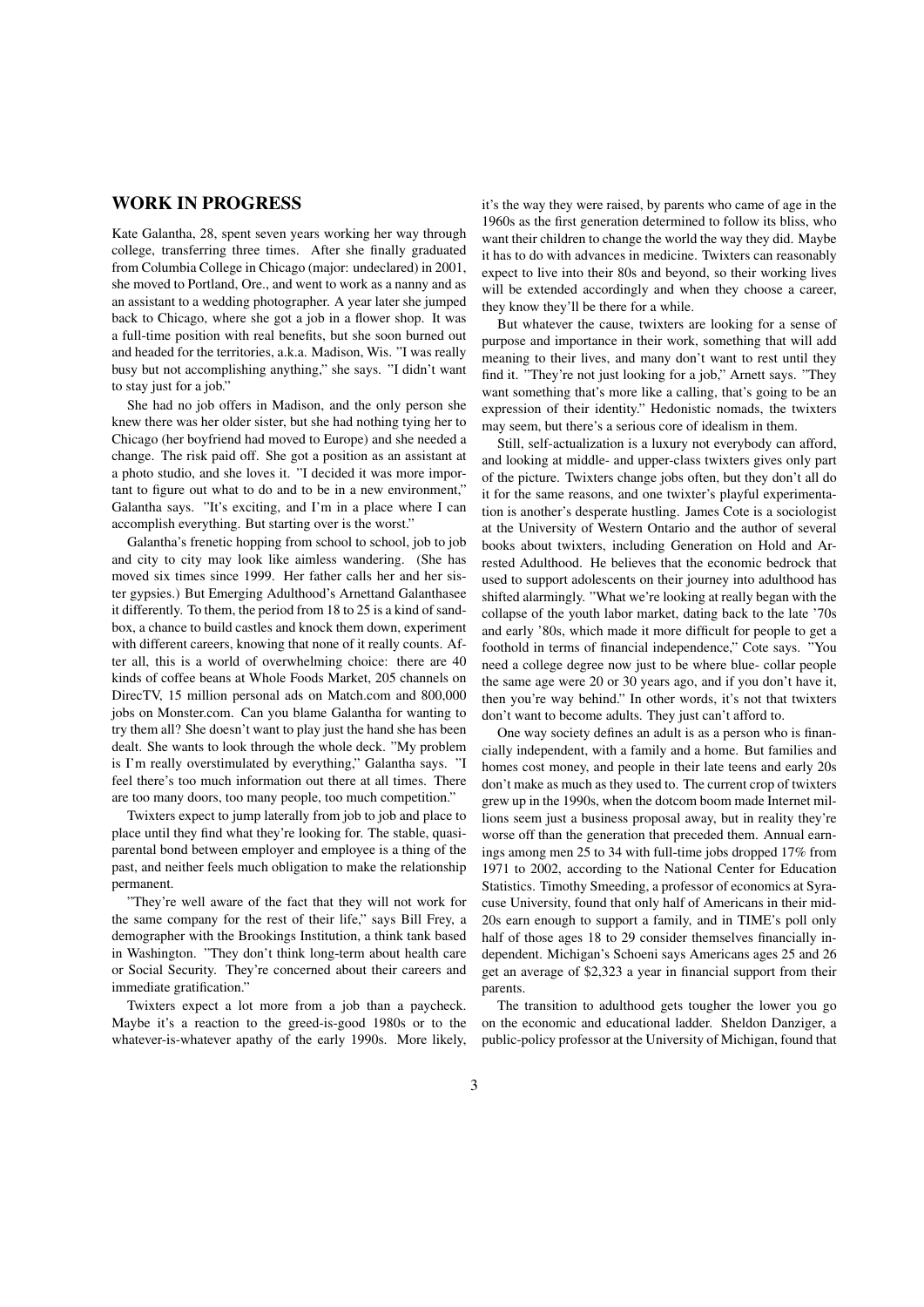for male workers ages 25 to 29 with only a high school diploma, the average wage declined 11% from 1975 to 2002. "When I graduated from high school, my classmates who didn't want to go to college could go to the Goodyear plant and buy a house and support a wife and family," says Steve Hamilton of Cornell University's Youth and Work Program. "That doesn't happen anymore." Instead, high school grads are more likely to end up in retail jobs with low pay and minimal benefits, if any.

From this end of the social pyramid, Arnett's vision of emerging adulthood as a playground of self-discovery seems a little rosy. The rules have changed, and not in the twixters' favor.

# WEDDINGS CAN WAIT

With everything else that's going oncareers to be found, debts to be paid, bars to be hoppedlove is somewhat secondary in the lives of the twixters. But that doesn't mean they're cynical about it. Au contraire: among our friends from ChicagoMichele, Ellen, Nathan, Corinne, Marcus and Jennieall six say they are not ready for marriage yet but do want it someday, preferably with kids. Naturally, all that is comfortably situated in the eternally receding future.

Thirty is no longer the looming deadline it once was. In fact, five of the Chicago six see marriage as a decidedly post-30 milestone.

"It's a long way down the road," says Marcus Jones, 28, a comedian who works at Banana Republic by day. "I'm too selfinvolved. I don't want to bring that into a relationship now." He expects to get married in his mid- to late 30s. "My wife is currently a sophomore in high school," he jokes.

"I want to get married but not soon," says Jennie Jiang, 26, a sixth-grade teacher. "I'm enjoying myself. There's a lot I want to do by myself still."

"I have my career, and I'm too young," says Michele Steele, 26, a TV producer. "It's commitment and sacrifice, and I think it's a hindrance. Lo and behold, people have come to the conclusion that it's not much fun to get married and have kids right out of college."

That attitude is new, but it didn't come out of nowhere. Certainly, the spectacle of the previous generation's mass divorces has something to do with the healthy skepticism shown by the twixters.

They will spend a few years looking before they leap, thank you very much. "I fantasize more about sharing a place with someone than about my wedding day," says Galantha, whose parents split when she was 18. "I haven't seen a lot of good marriages."

But if twixters are getting married later, they are missing out on some of the social-support networks that come with having families of their own. To make up for it, they have a special gift for friendship, documented in books like Sasha Cagen's Quirkyalone and Ethan Watters' Urban Tribes, which asks the not entirely rhetorical question Are friends the new family? They throw cocktail parties and dinner parties. They hold poker nights. They form book groups. They stay in touch constantly and in real time, through social-networking technologies like cell phones, instant messaging, text messaging and online communities like Friendster. They're also close to their parents. TIME's poll showed that almost half of Americans ages 18 to 29 talk to their parents every day.

Marrying late also means that twixters tend to have more sexual partners than previous generations. The situation is analogous to their promiscuous job-hopping behaviorlike Goldilocks, they want to find the one that's just rightbut it can give them a cynical, promiscuous vibe too. Arnett is worried that if anything, twixters are too romantic. In their universe, romance is totally detached from pragmatic concerns and societal pressures, so when twixters finally do marry, they're going to do it for Love with a capital L and no other reason. "Everybody wants to find their soul mate now," Arnett says, "whereas I think, for my parents' generationI'm 47they looked at it much more practically. I think a lot of people are going to end up being disappointed with the person that's snoring next to them by the time they've been married for a few years and they realize it doesn't work that way."

# TWIXTER CULTURE

When it comes to social change, pop culture is the most sensitive of seismometers, and it was faster to pick up on the twixters than the cloistered social scientists. Look at the Broadway musical Avenue Q, in which puppets dramatize the vagaries of life after graduation. ("I wish I could go back to college," a character sings. "Life was so simple back then.") Look at that little TV show called Friends, about six people who put off marriage well into their 30s. Even twice-married Britney Spears fits the profile. For a succinct, albeit cheesy summation of the twixter predicament, you couldn't do much better than her 2001 hit I'm Not a Girl, Not Yet a Woman.

The producing duo Edward Zwick and Marshall Herskovitz, who created the legendarily zeitgeisty TV series thirtysomething and My So-Called Life, now have a pilot with ABC called 1/4life, about a houseful of people in their mid-20s who can't seem to settle down. "When you talk about this period of transition being extended, it's not what people intended to do," Herskovitz says, "but it's a result of the world not being particularly welcoming when they come into it. Lots of people have a difficult time dealing with it, and they try to stay kids as long as they can because they don't know how to make sense of all this. We're interested in this process of finding courage and one's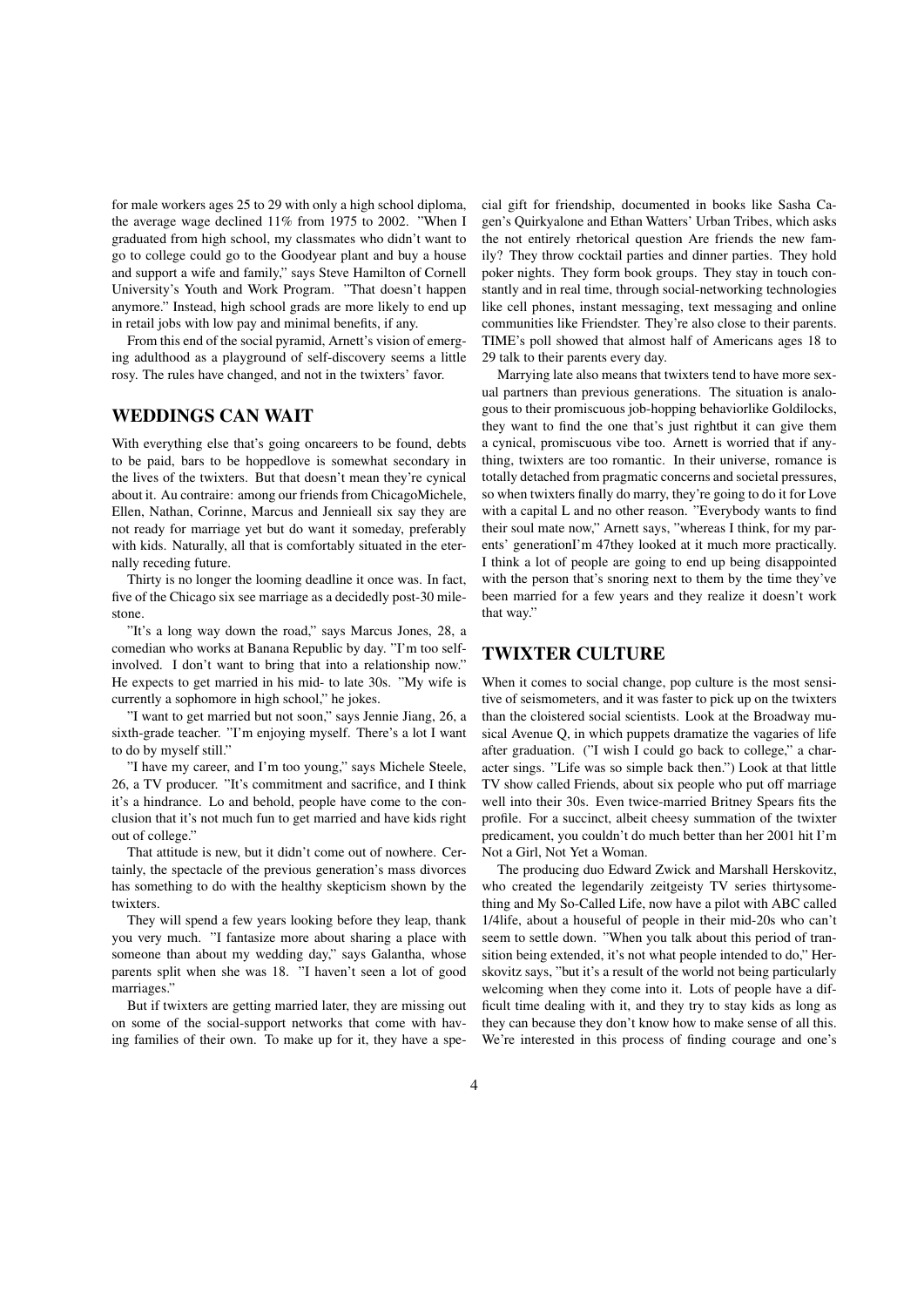self."

As for movies, a lot of twixters cite Garden State as one that really nails their predicament. "I feel like my generation is waiting longer and longer to get married," says Zach Braff, 29, who wrote, directed and starred in the film about a twentysomething actor who comes home for the first time in nine years. "In the past, people got married and got a job and had kids, but now there's a new 10 years that people are using to try and find out what kind of life they want to lead. For a lot of people, the weight of all the possibility is overwhelming."

Pop culture may reflect the changes in our lives, but it also plays its part in shaping them. Marketers have picked up on the fact that twixters on their personal voyages of discovery tend to buy lots of stuff along the way. "They are the optimum market to be going after for consumer electronics, Game Boys, flat-screen TVs, iPods, couture fashion, exotic vacations and so forth," says David Morrison, president of Twentysomething Inc., a marketing consultancy based in Philadelphia. "Most of their needs are taken care of by Mom and Dad, so their income is largely discretionary. [Many twentysomethings] are living at home, but if you look, you'll see flat-screen TVs in their bedrooms and brand-new cars in the driveway." Some twixters may want to grow up, but corporations and advertisers have a real stake in keeping them in a tractable, exploitable, pre-adult stateliving at home, spending their money on toys.

# LIVING WITH PETER PAN

Maybe the twixters are in denial about growing up, but the rest of society is equally in denial about the twixters. Nobody wants to admit they're here to stay, but that's where all the evidence points.

Tom Smith, director of the General Social Survey, a large sociological data-gathering project run by the National Opinion Research Center, found that most people believe that the transition to adulthood should be completed by the age of 26, on average, and he thinks that number is only going up. "In another 10 or 20 years, we're not going to be talking about this as a delay. We're going to be talking about this as a normal trajectory," Smith says. "And we're going to think about those people getting married at 18 and forming families at 19 or 20 as an odd historical pattern."

There may even be a biological basis to all this. The human brain continues to grow and change into the early 20s, according to Abigail Baird, who runs the Laboratory for Adolescent Studies at Dartmouth.

"We as a society deem an individual at the age of 18 ready for adult responsibility," Baird points out. "Yet recent evidence suggests that our neuropsychological development is many years from being complete.

There's no reason to think 18 is a magic number." How can the twixters be expected to settle down when their gray matter hasn't?

A new life stage is a major change, and the rest of society will have to change to make room for it. One response to this very new phenomenon is extremely old-fashioned: medievalstyle apprenticeship programs that give high school graduates a cheaper and more practical alternative to college. In 1996 Jack Smith, then CEO of General Motors, started Automotive Youth Educational Systems (AYES), a program that puts high school kids in shops alongside seasoned car mechanics. More than 7,800 students have tried it, and 98% of them have ended up working at the business where they apprenticed. "I knew this was my best way to get into a dealership," says Chris Rolando, 20, an AYES graduate who works at one in Detroit. "My friends are still at pizza-place jobs and have no idea what to do for a living. I just bought my own house and have a career."

But success stories like Rolando's are rare. Child welfare, the juvenile-justice system, special-education and support programs for young mothers usually cut off at age 18, and most kids in foster care get kicked out at 18 with virtually no safety net. "Age limits are like the time limits for welfare recipients," says Frank Furstenberg, a sociologist who heads a research consortium called the MacArthur Network on Transitions to Adulthood. "They're pushing people off the rolls, but they're not necessarily able to transition into supportive services or connections to other systems." And programs for the poor aren't the only ones that need to grow up with the times. Only 54% of respondents in the TIME poll were insured through their employers.

That's a reality that affects all levels of society, and policymakers need to strengthen that safety net.

Most of the problems that twixters face are hard to see, and that makes it harder to help them. Twixters may look as if they have been overindulged, but they could use some judicious support. Apter's research at Cambridge suggests that the more parents sympathize with their twixter children, the more parents take time to discuss their twixters' life goals, the more aid and shelter they offer them, the easier the transition becomes. "Young people know that their material life will not be better than their parents'," Apter says. "They don't expect a safer life than their parents had. They don't expect more secure employment or finances. They have to put in a lot of work just to remain O.K." Tough love may look like the answer, but it's not what twixters need.

The real heavy lifting may ultimately have to happen on the level of the culture itself. There was a time when people looked forward to taking on the mantle of adulthood. That time is past. Now our culture trains young people to fear it. "I don't ever want a lawn," says Swann. "I don't ever want to drive two hours to get to work. I do not want to be a parent. I mean, hell, why would